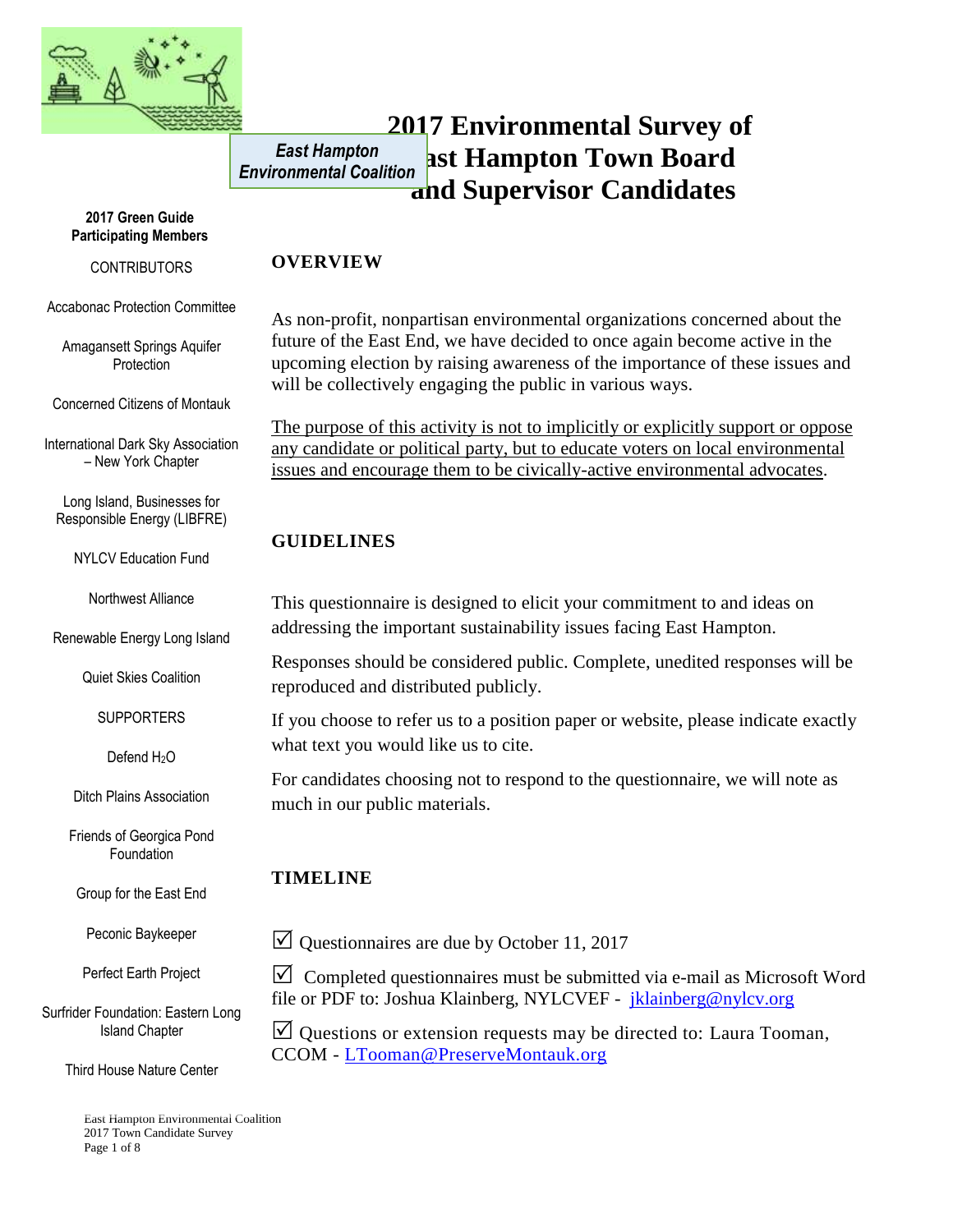### **CONTACT INFORMATION**

Please provide us with the following information:

Candidate Name: Paul A. Giardina

Position Sought: East Hampton Town Board - Councilperson

## **EXPERIENCE, PHILOSPOHY AND RELATIONSHIPS**

1) Please share with us accomplishments or experiences that would indicate your commitment to advancing an environmental agenda for East Hampton. These may be professional or personal.

I have spent 45 years in the field of environmental protection, the last 40 with the U.S. Environmental Protection Agency (EPA). These were leadership positions ranging from program management dealing with the Clean Water Act, The Clean Air Act, and all of the other myriad Federal statutes. The reason I am running is because I want to take this experience base and apply it in my home town to improve water quality and rebalance our ecological imbalances. I have attached a bio to this questionnaire which tries to summarize 45 years of accomplishments. Here is a sampling of accomplishments your readers might find the most relevant. I successfully spearheaded the effort to save Long Island's drinking water when the Brookhaven reactors leaked. I was the incident commander for the Chemical Control toxic waste site explosion. I pioneered EPA's indoor air efforts to reduce the risk of indoor pollutants that cause childhood asthma attacks. I regulated the U.S. Department of Energy's air emissions successfully. I cleaned up left over weapons waste. Please see my bio and more important go to the website, paul4ehtb.com and go to the section entitled "My Story."

2) What do you believe is the role of town government regulation and enforcement in maintaining a natural, sustainable environment? What, if any, changes are the most important?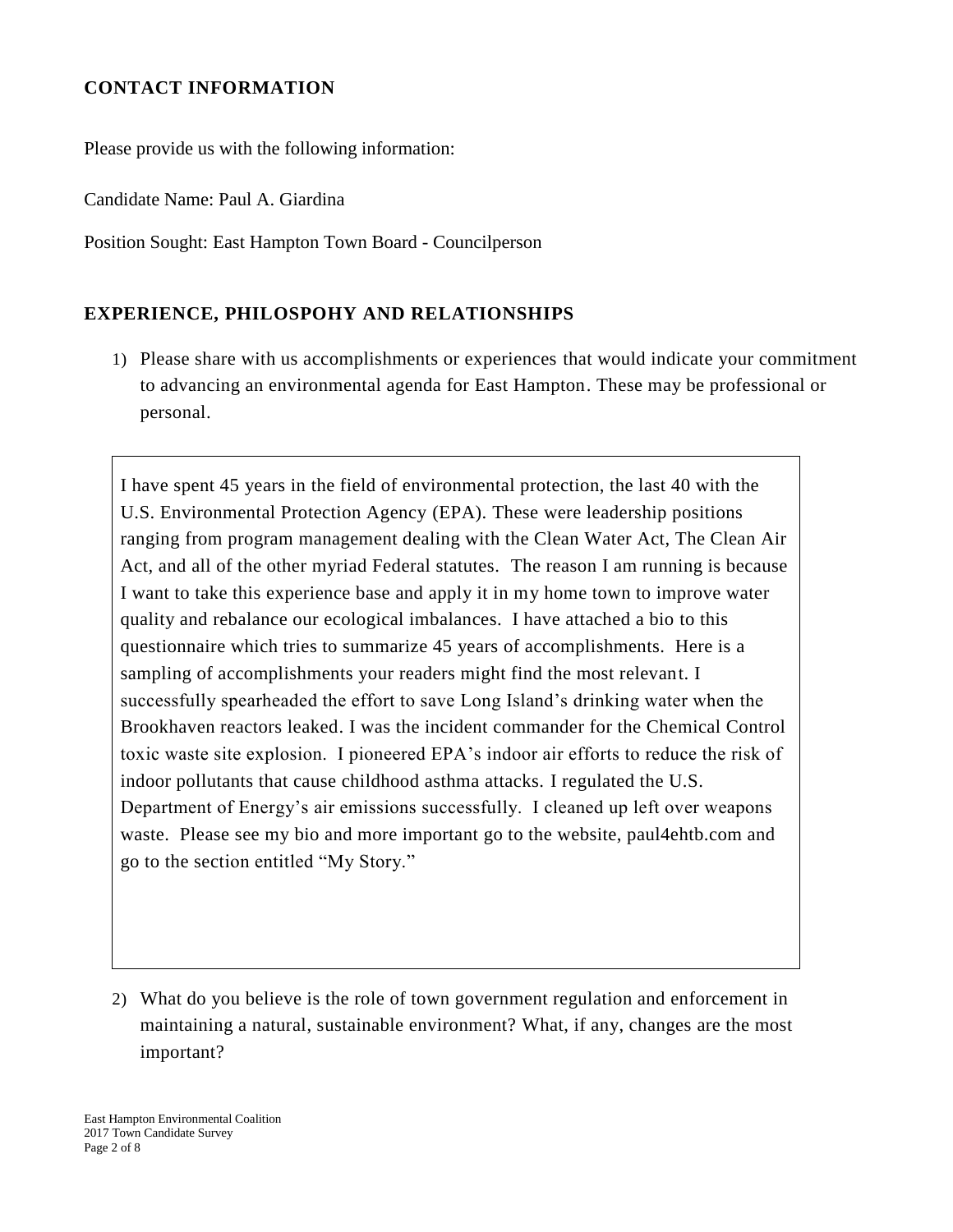East Hampton Town government has many statutorily delegated tools to help in upgrading as well as maintaining a natural, sustainable environment. We need to understand that many of the tools are not being used. As an example I have pointed out that the Town Code provides for inspections of septic waste systems on a three year basis but the Town hasn't implemented this. Can you imagine how different things might be if this was done? I will start to have this rule enforced. The Town has an 11 year old Local Waterfront Revitalization Plan (LWRP) and a committee that is supposed to be involved with that plan. The committee has apparently met once and the plan hasn't even been synchronized with the State through an application process. I would audit the Town's Planning Department effort and make our LWRP work. In so many other cases we have water quality plans and other mechanisms developed over 4 years ago which the Town Board has whiffed on. It is only now, in an election year, that we see some movement, sparse as it is. I would also add that there needs to be some additions to the "tool box". A scheduled 5-year review of our lighting policy, a real effort at a Part 161 application for noise relief, and a realistic look at what actions we need to take to make our 2020 renewable energy goal are some of the tools needed and which I address in later questions more fully.

3) What resources, experts or opinions will you consult when making decisions that affect East Hampton Town's environmental resources?

There are two bodies of knowledge needed to adequately make decisions concerning our Town's environmental resources. First, and as I have stated from the outset, we need to add to the Town's workforce a New York State certified Professional Engineer with experience and proficiency in waste water and water quality. The Town does not have this and it is essential if we are to successfully master our septic waste problems and our overall water quality because this requires hard engineering solutions. This would be in addition to the staff of the Natural Resources Department which is obviously another strong body of knowledge as a Town resource. Further, as all 3 of the Republican candidates have stated repeatedly there is a tremendous body of expertise in the various NGOs that cherish our Town's environment. Whether it is a watershed specific organization or one that supports renewable energy all have expertise that needs to be tapped and consulted. Finally, as I have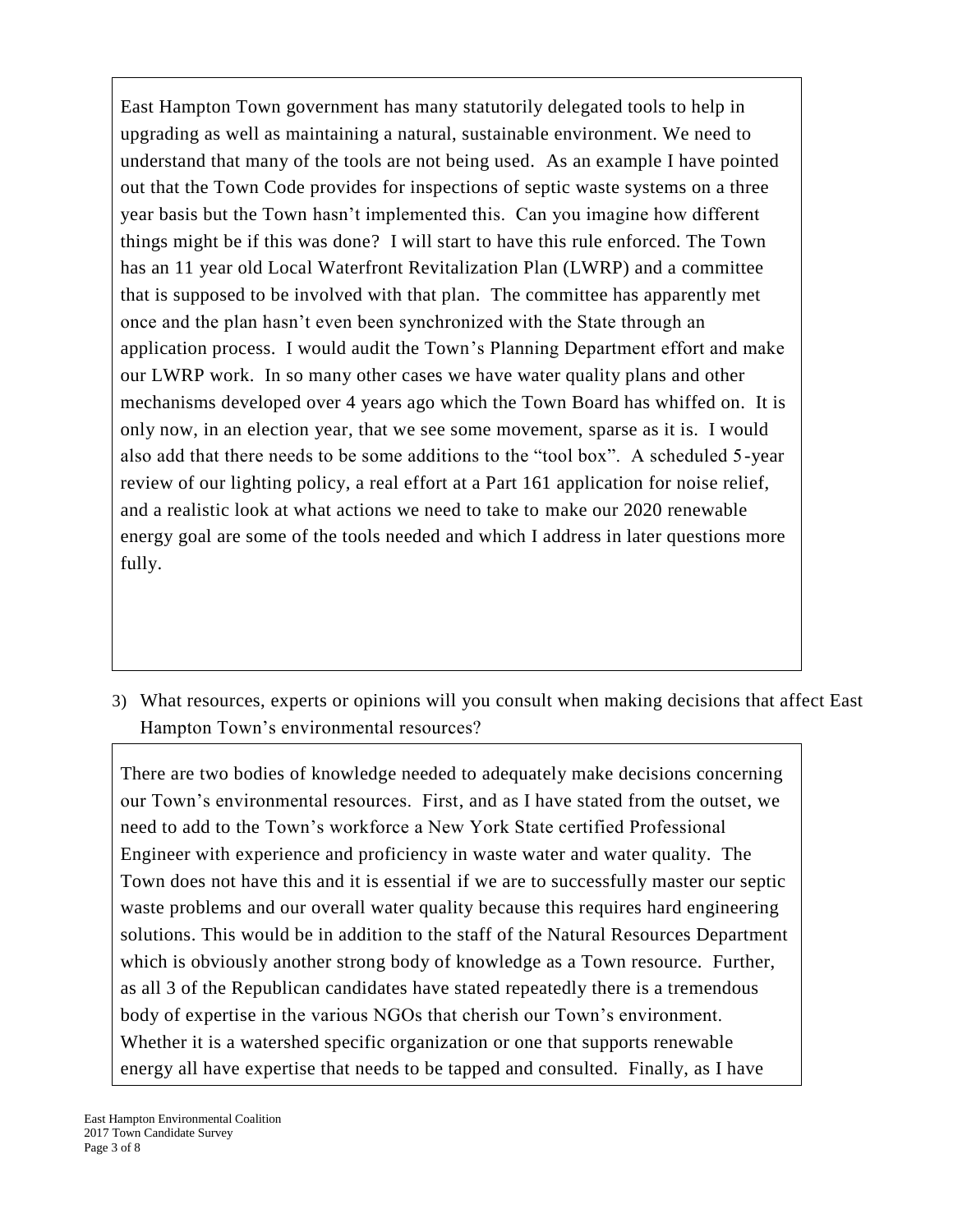often stated, the stress on our environment is caused by each one of us. It is up to each one of us to come up with solutions. Sometimes the expertise needed for a solution doesn't have a PE or isn't involved in an NGO. Expertise comes in all forms and John Q. Public is another important source. I will consult with and listen to all with a sensible opinion.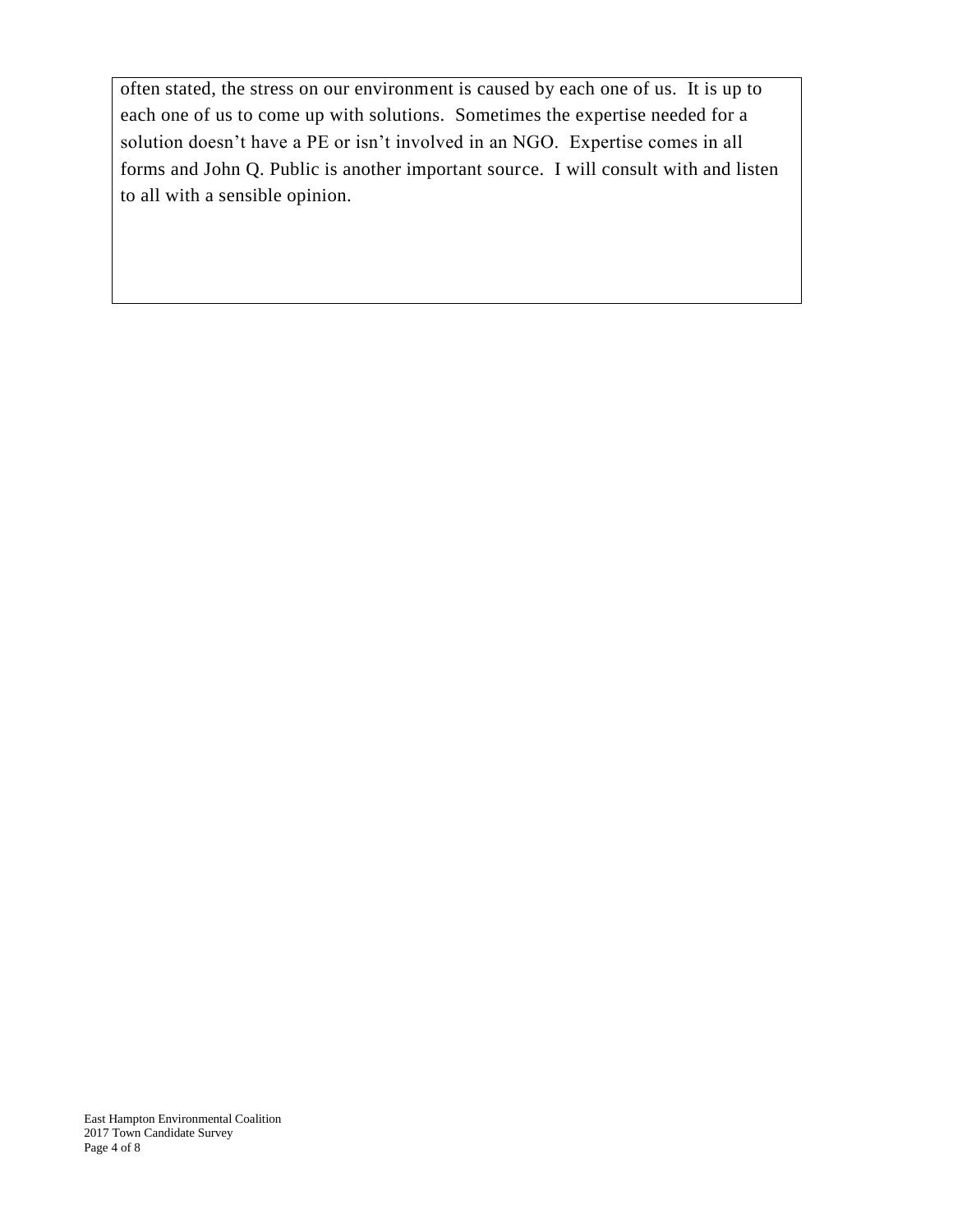#### **ISSUE QUESTIONS**

The 2017 East Hampton Green Guide details opportunities and approaches to persistent environmental sustainability challenges facing the town. The following subjects come straight from the agenda where action items of critical importance to the environmental community can be found.

4) On Long Island, our economic prosperity, public health and safety, and quality of life rely upon a clean and sustainable supply of drinking water. Similarly, as an island blessed with bays, harbors, and beaches on every shore, the quality of our surface waters defines our outdoor experience. The consequences of over-development on a small ecosystem have been devastating to not only our groundwater but also our surface waters.

What actions will you take to protect groundwater and surface water?

A land protection program will serve to protect 1.3 million gallons of water per acre per year. The best tool we currently have is the CPF which should be used exclusively for land acquisition for groundwater protection as well as habitat protection. This is a tool we have now and can use with better efficiency.

The 3 Republican candidates have proposed a watershed septic upgrade plan last fall. This plan would use the existing East Hampton Code authority to inspect septic waste systems and would use that to identify those that are failures. It would start by looking at those before 1995 because subsequent to that date the Suffolk County Health Department had to issue an approval for systems. This does not mean that post-1995 systems are okay, but it establishes a priority for what should be the worst offenders closest to the despoiled watershed. From there our plan would utilize the \$2.2 billion EPA/State Revolving Fund to upgrade systems to low nitrogen state-of-the- art septic systems. Unlike the Town's plan which involves perhaps \$5 million per year, this would allow for many more systems to be upgraded creating better results. Understand that our plan unlike the Town's is not voluntary and uses existing enforcement tools. To date the voluntary plan the Town has proposed has 16 possible subscribers. With as many as 12,000 failed systems, the math doesn't work for a plan that doesn't have some regulatory clout. This can all be done at a cost to the homeowner of less than the average cable bill.

I also favor the Montauk business community shared septic waste plan but it must be realized that this is a \$35 million 5 year effort which must use EPA/State funds because it would strip the CPF 20% pot and make that funding unavailable for groundwater saving land acquisitions.

No matter what we do to control development we need to aggressively pursue plans for groundwater and surface preservation and improvement as outlined above.

5) Beaches, water-based tourism and the most productive fishing port in New York State anchor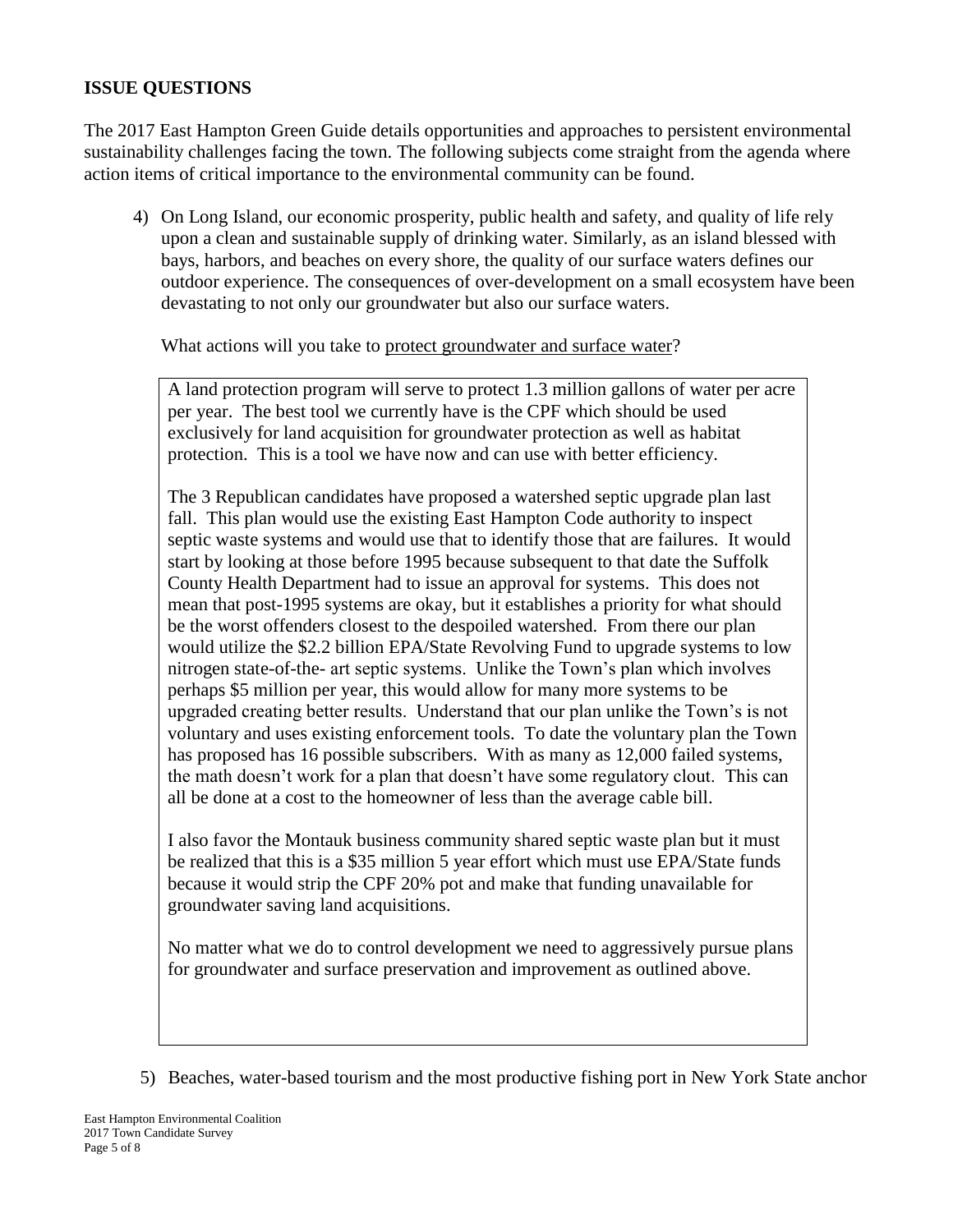East Hampton's economy. Erosion, sea level rise, and more frequent catastrophic storms are reshaping East Hampton. A sustainable, thriving community requires protecting natural buffers such as beaches, bluffs and wetlands and upgrading and adapting our infrastructure.

What actions will you take to achieve coastal adaptation and resiliency planning?

The issue of Coastal Adaptation and Resiliency Planning (CARP) is complex. Clearly, the current work to study coastal erosion rates is an important underpinning for decision-making. That effort seems to be underfunded. With an understanding of erosion rates coupled with meteorology the next steps would involve the development or improvement of two basic tools: the Town's Local Waterfront Revitalization Program (LWRP), and a Town CARP plan. The former has been totally neglected since its inception in 2006 and I have called for an audit of all matters associated with this 11 year disaster. Most important in CARP work is public involvement. As I have often mentioned, the decision as to whether and where to hold the line is for all East Hampton Town residents. All possible solutions such as relocating/retreat, flood-proofing and hardening need to not only be on the table but reviewed periodically. This is the only way we will be able to know if we can measure success. I would opine that a complex coastal environment such as our Town's will need complex solutions involving "all-ofthe-above".

6) Wetlands, woodlands, grasslands, dunes, fresh water ponds, kettle holes, creeks, bays, and beaches abound in East Hampton, but are becoming increasingly rare nationwide. These ecosystems are not only a major draw for tourism and the area's economy, but are also valuable and vulnerable habitats that provide food, shelter, and breeding grounds for a wide array of creatures. Because of new development, the incursion of invasive species, the use of chemicals for fertilizers, pest and weed control, and increasing stresses of extreme weather and rising water levels, our native flora and fauna are stressed and in decline.

What actions will you take to address habitat stewardship?

To answer this I would use the "2017 East Hampton Green Guide" section on Habitat Protection and Stewardship as a model. I would move to the top of the list "Use CPF funds for the expansion and stewardship of preserved properties to maintain diversity of habitat". This works well with using CPF for groundwater protection. Clearly, a massive education effort to educate our citizens as well as our part-timers on this matter. As I have said on numerous occasions, "we have met the enemy and it is us." Talking about the proper place for pesticides, fertilizers, and fences, as well as a review of what in the Town Code can be used as tools, is imperative. Each Town Board member needs to realize that they have a personal responsibility to understand this field. As an engineer I have realized that I needed to embark on a learning curve to better understanding the ecological imbalance we have created in East Hampton and how we must rebalance it. The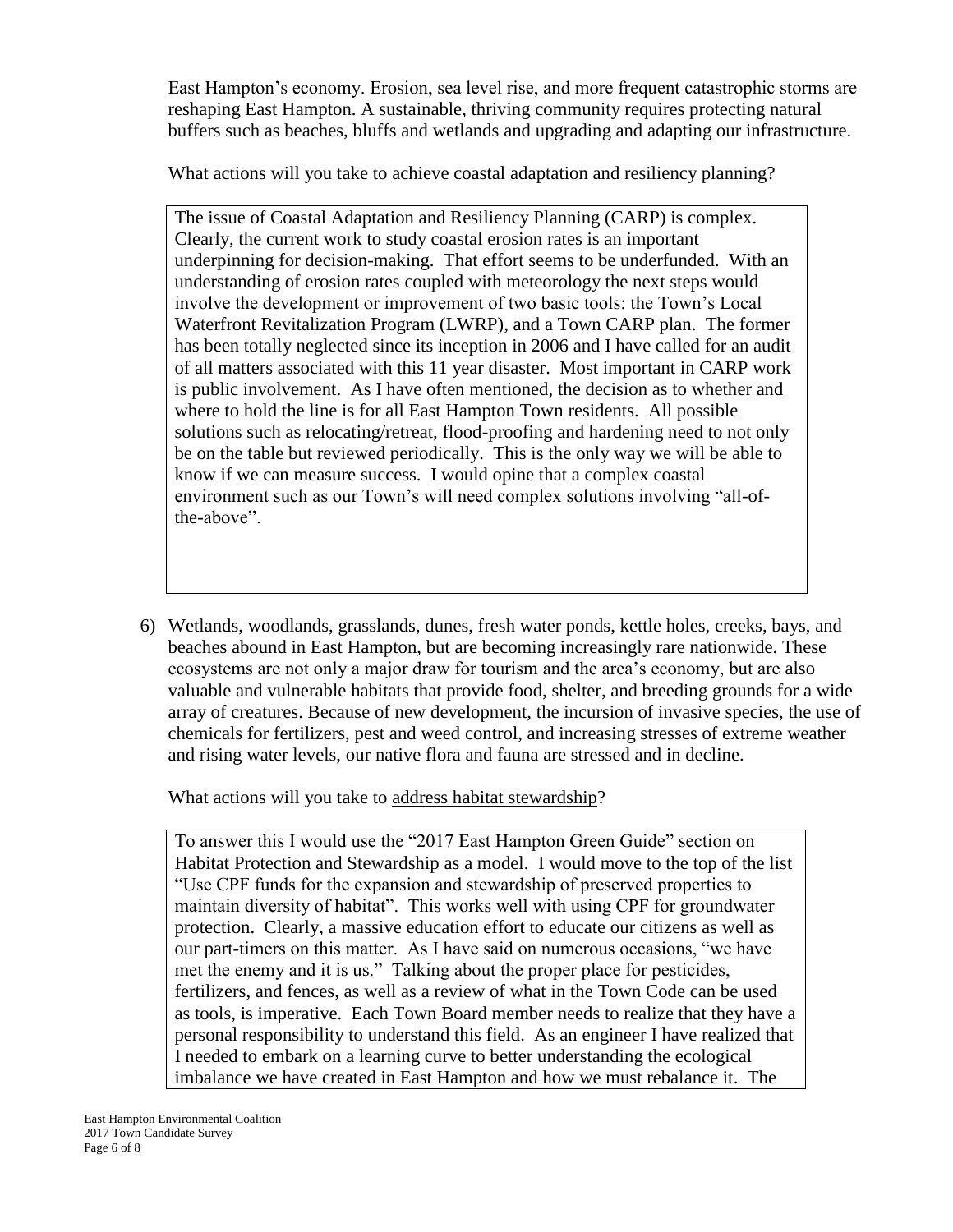curve is steep and I am still learning. I know I will need help.

7) The State of New York has recognized the urgent need for action to mitigate climate change by dramatically reducing greenhouse gas emissions by 40% by 2030 and 80% by 2050. Additionally, the state has directed electric utilities in the state to provide at least 50% of its electricity supply from renewable energy sources. In recognition of these mandates, the Town of East Hampton, in 2014, adopted a goal to meet 100% of community-wide electricity consumption from renewable sources by 2020 and further set a goal to meet the equivalent energy consumption in all sectors (electric, heat, transportation) 100% from renewable sources by the year 2030. At the same time, our grid is vulnerable to the effects of climate change and from time to time the siting decisions for the generation of power and its distribution have been incompatible with the government's mission to protect public health and safety.

What actions will you take to create a  $21<sup>st</sup>$  century sustainable energy policy and grid?

The goal of meeting our renewable energy goals by 2020 can only be achieved by using the right renewable for our Town which at this time is solar. We have enough available acreage to do so easily and in a timely fashion. Further we need to lobby hard to scrap the New York State edict that no homeowner can produce more than 110% of their usage in solar energy. Why is this? It is because our State government owns power companies and needs to prop them up at the expense of our ratepayers and our environment. The State may have "recognized the urgent need for action to mitigate climate" but its actions show that their own self-interest comes first. Town owned solar is on the right side of the meter. Offshore windmills need study and are less efficient from a cost-benefit and an environmental standpoint, but most importantly, they do not help us meet our 2020 goal. It also must be realized that grid upgrade is much more easily facilitated with a solar solution on Town lands and through our residents than from 30 miles offshore. Isn't this just common sense? While I agree with the concept of an underground utility district I would caution that financial resources are sparse. We may need to ask what is our priority: cleaning and preserving our waters or undergrounding our grid?

8) The Town enacted an outdoor lighting ordinance in 1984 in order to preserve the nocturnal environment, community character, and quality of life from the effects of misdirected, excessive, unnecessary and inefficient outdoor lighting. There have been updates to the code but more are needed. Also the code needs to be fully enforced for new and existing installations and the municipality itself needs to conform to the standards set by the code.